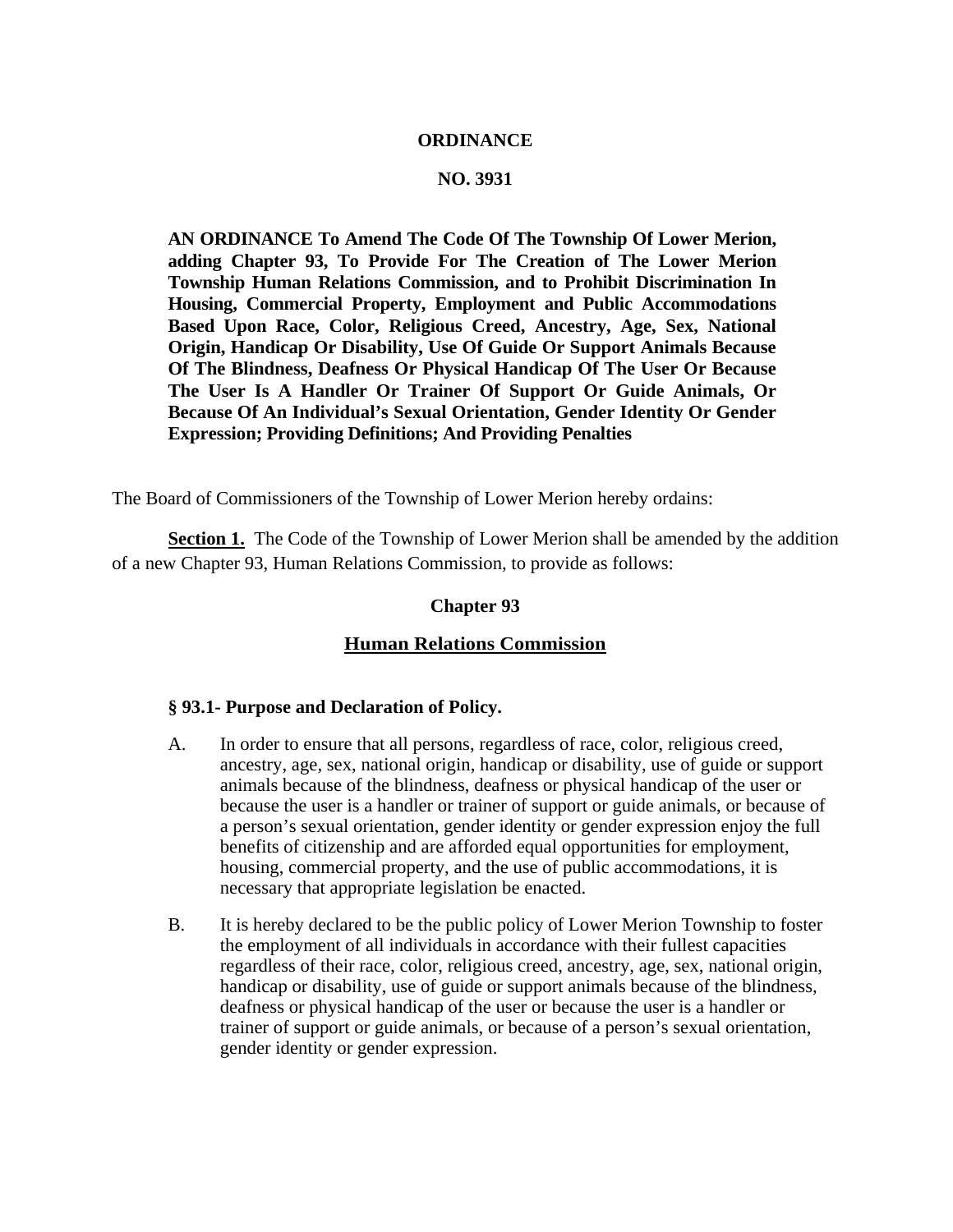- C. It is the intention of this chapter that all persons be treated fairly and equally, and it is the express intent of this chapter to guarantee fair and equal treatment under the law to all people of the Township.
- D. This chapter shall be deemed an exercise of the police power of Lower Merion Township for the protection of the public welfare, prosperity, health and peace of the Township, its residents and the Lower Merion Township community.
- E. No power or duty granted hereunder to the Lower Merion Human Relations Commission is intended to exceed nor shall it be construed as exceeding those powers and duties granted to the Pennsylvania Human Relations Commission by the Pennsylvania Human Relations Act, the Act of October 27, 1955, as amended.

## **§ 93.2 - Definitions.**

The following words and phrases when used in this chapter shall have the meanings given to them in this subsection. To the extent words and phrases appearing in this chapter are not expressly defined herein, their meaning for purposes of this chapter shall be the same as such words are defined in the Pennsylvania Human Relations Act and such words, if not therein defined, shall be construed consistently with the Pennsylvania Human Relations Act.

- A. BOARD OF COMMISSIONERS -- The duly elected Board of Commissioners of Lower Merion Township.
- B. DISCRIMINATION -- Any discriminatory act(s) taken by any person, employer, entity, employment agency, or labor organization, with respect to or involving a transaction related to employment, public accommodations, commercial property or housing accommodations, on the basis of a person's race, color, religious creed, ancestry, age, sex, national origin, handicap or disability, use of guide or support animals because of the blindness, deafness or physical handicap of the user or because the user is a handler or trainer of support or guide animals, or a person's actual or perceived sexual orientation, gender identity or gender expression.
- C. DISCRIMINATORY ACTS -- All acts or actions defined in the Pennsylvania Human Relations Act as unlawful discriminatory practices as related to employment, public accommodations, publicly offered commercial property or housing accommodations, when those acts or actions are taken on the basis of a person's race, color, religious creed, ancestry, age, sex, national origin, handicap or disability, use of guide or support animals because of the blindness, deafness or physical handicap of the user, or because the user is a handler or trainer of support or guide animals or when those acts or actions are taken on the basis of a person's actual or perceived sexual orientation, gender identity or gender expression.
- D. EMPLOYER -- Any person, including the Township, its departments, boards and Commissions, and any other government agency or school district within its jurisdiction, and any person employing four or more persons within the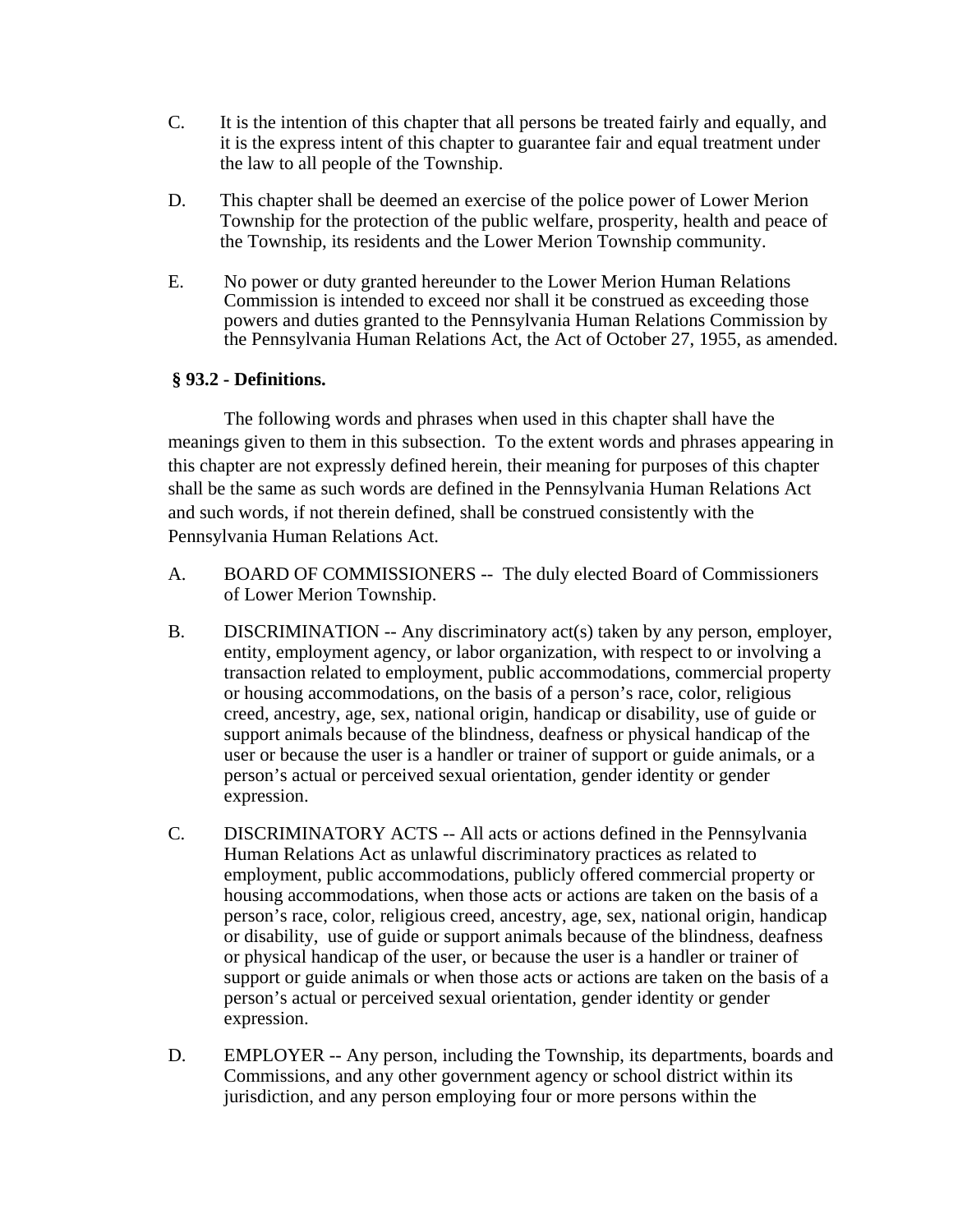Township, but except as hereinafter provided, does not include religious, fraternal, charitable or sectarian corporations or associations, except such corporations or associations supported, in whole or in part, by governmental appropriations. The term "employer" with respect to discriminatory practices based on race, color, age, sex, national origin, non-job related handicap or disability, includes religious, fraternal, charitable and sectarian corporations, organizations and associations employing four or more persons within the Township. The term "employer" excludes persons acting in a supervisory capacity unless they are an owner of the entity employing the Complainant.

- E. GENDER EXPRESSION The manner in which a person's gender identity is communicated to others, through appearance, behavior, or physical characteristics that may be in accord with, or opposed to, one's physical anatomy, chromosomal sex, or sex at birth, and shall include, but is not limited to, persons who are undergoing or have completed sex change.
- F. GENDER IDENTITY -- The gender(s), or lack thereof, a person self-identifies as, whether or not based on biological fact.
- G. HOUSING ACCOMMODATIONS -- Includes (1) any building, structure, mobile home site or facility, or portion thereof, which is used or occupied or is intended, arranged or designed to be used or occupied as the home residence or sleeping place of one or more individuals, groups or families whether or not living independently of each other; and (2) any vacant land publicly offered for sale or lease for the purpose of constructing or locating thereon any such building, structure, mobile home site or facility. The term "Housing Accommodation" shall not include any personal residence offered for accommodation by the owner or lessee thereof or by his or her broker, salesperson, agent or employee.
- H. PERSON -- One or more individuals, partnerships, associations, organizations, corporations, limited liability entities, legal representatives, trustees in bankruptcy or receivers, including by not limited to any owner, lessor, assignor, builder, manager, broker, salesman, agent, employee, independent contractor, lending institution and the Commonwealth of Pennsylvania, and all political subdivisions, authorities, boards and Commissions thereof.
- I. PUBLIC ACCOMMODATION -- Any accommodation for the provision of food, beverages or lodging, resort or amusement which is open to, accepts or solicits the patronage of the general public, but shall not include any accommodations which are in their nature distinctly private.
- J. SEXUAL ORIENTATION -- Actual or perceived homosexuality, heterosexuality and/or bisexuality.
- K. TOWNSHIP -- The Township of Lower Merion, County of Montgomery, Commonwealth of Pennsylvania.

## **§ 93.3 - Unlawful Practices.**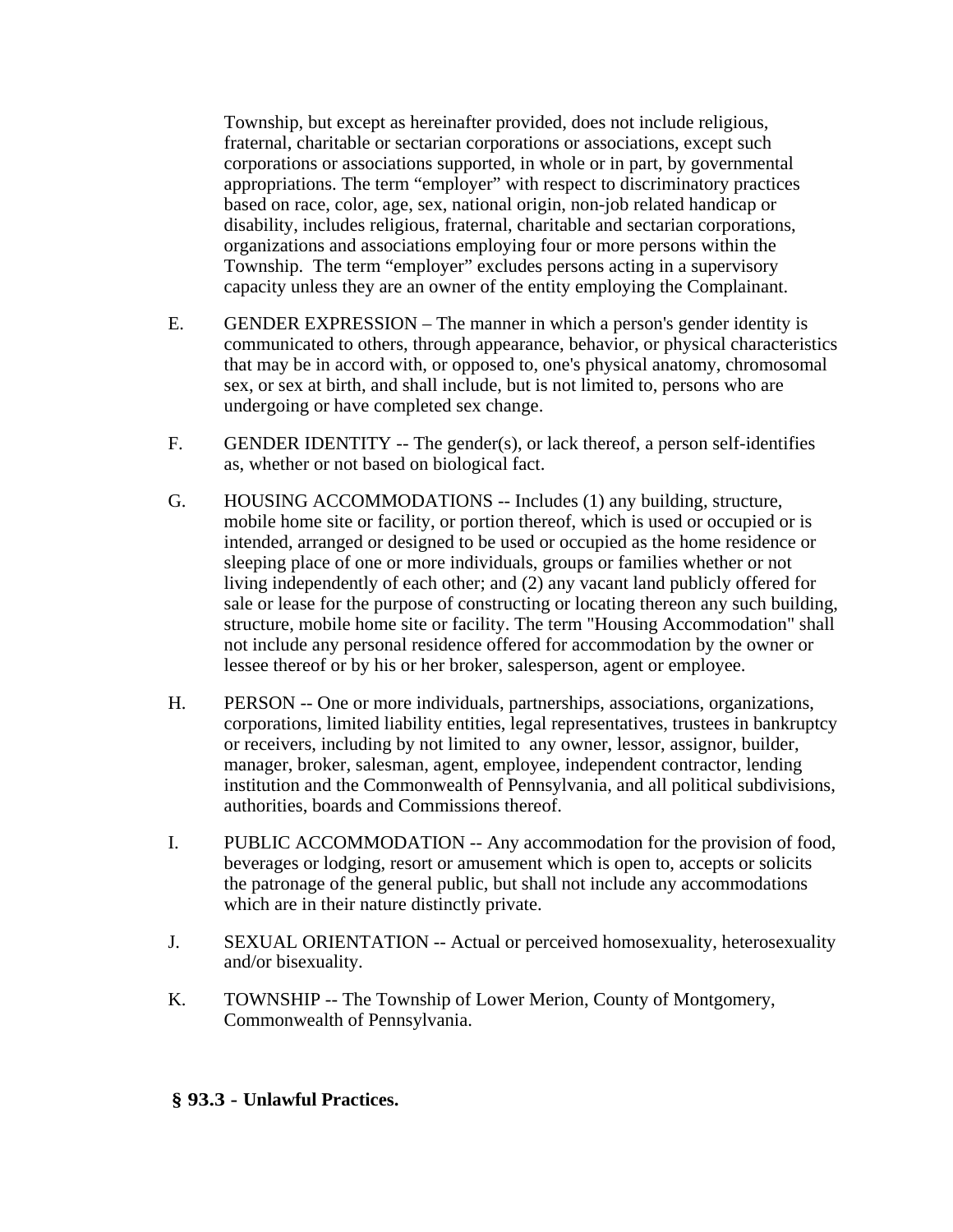- A. Discrimination in housing, publicly offered commercial property transactions, employment or public accommodations is prohibited under this chapter.
- B. Retaliation against any individual because such individual has opposed any practice forbidden by this chapter, or because such individual has made a charge, testified or assisted in any manner in any investigation, proceeding or hearing under this chapter is prohibited under this chapter.
- C. Aiding, abetting, inciting, compelling or coercing the doing of any act declared by this chapter to be an unlawful practice, or obstructing or preventing any person from complying with the provisions of this chapter is prohibited under this chapter.

## **§ 93.4 - Exception.**

Notwithstanding any other provision of this chapter, it shall not be an unlawful practice for a religious corporation, organization or association, not supported in whole or in part by governmental appropriations, to refuse to hire, employ, house or otherwise accommodate an individual on the basis of actual or perceived sexual orientation, gender identity or gender expression, nor shall an employer be prevented from enforcing a dress code which is reasonably related to the business or profession being conducted.

## **§ 93.5 - Establishment of Human Relations Commission.**

- A. Pursuant to § 12.1 of the Pennsylvania Human Relations Act, there is hereby established a Human Relations Commission in and for the Township of Lower Merion (hereinafter referred to as the "Lower Merion Township Human Relations Commission" or the "Commission").
- B. The Commission shall consist of 7 members who shall serve overlapping terms of three years each. All members of the Commission shall be appointed by the Board of Commissioners. Members shall be residents of Lower Merion Township. No member of the Commission shall hold any office in any political party. Members of the Commission shall serve without compensation with respect to any and all duties performed under this chapter but may be reimbursed reasonable expenses incurred in the performance of their duties, as approved by the Board of Commissioners.
- C. One of the Commission's members shall be appointed by the members thereof as Chairperson. The Chairperson will be responsible for setting Commission meetings, coordinating with the Township Manager regarding received complaints and answers, and generally ensuring that the duties of the Commission are fulfilled. The Chairperson may delegate responsibility for Commission duties to specific Commissioners.
- D. The Commission shall have jurisdiction over Unlawful Practices committed within the Township of Lower Merion.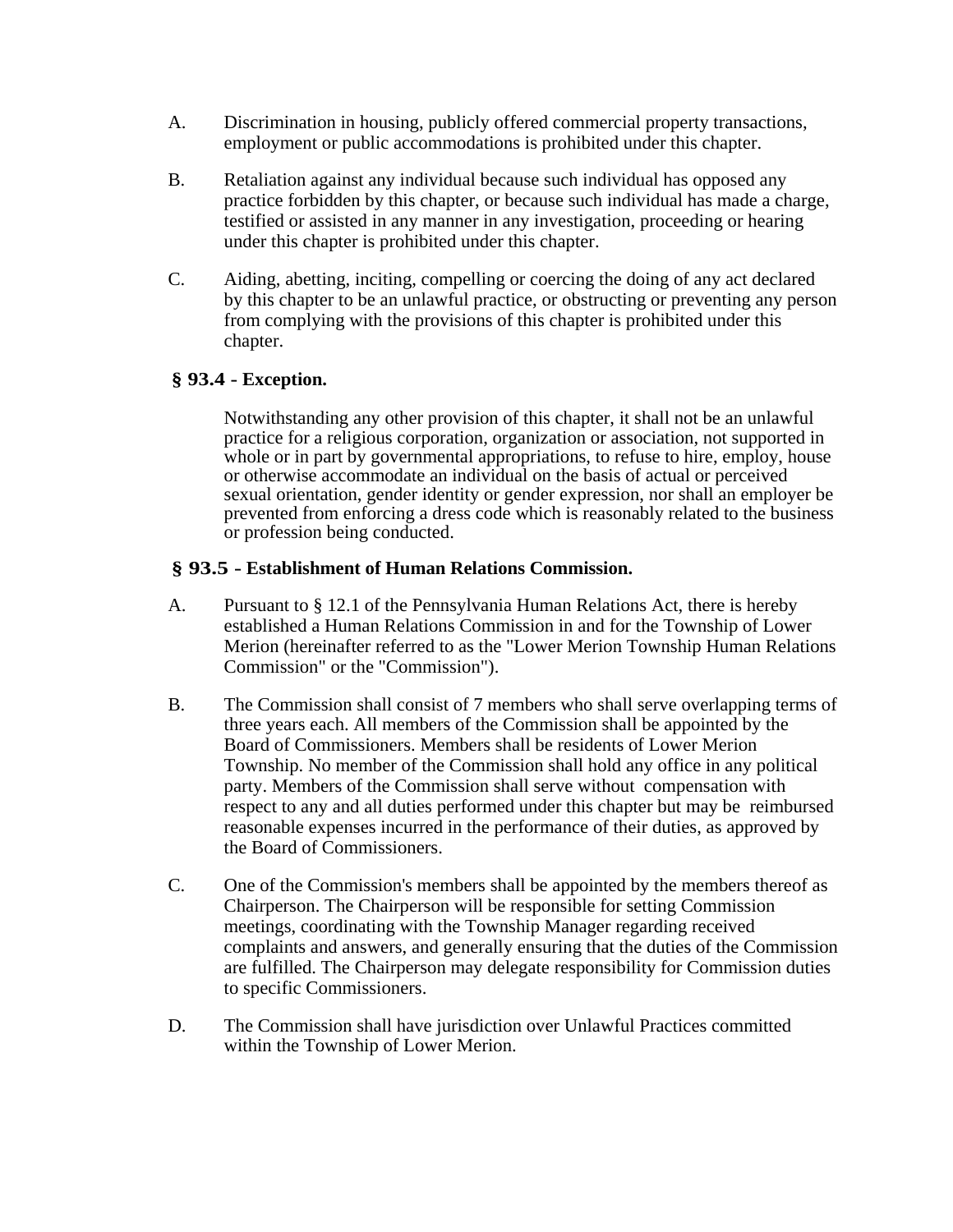- E. The Board of Commissioners hereby grants to the Commission, with respect to Unlawful Practices as defined herein, all of the powers necessary to the execution of its duties as set forth below.
- F. The Commission shall be empowered to promulgate such additional procedures to those set forth herein as it determines to be necessary or desirable to implement the intent of this chapter subject to review and approval of the Board of Commissioners.

# **§ 93.6 - Procedures**

- A. Filing a complaint.
	- (1) Any person( s) claiming to be aggrieved by an Unlawful Practice may make, sign and file a verified complaint alleging violations of this chapter, which shall include the following information:
		- (a) The name and address of the aggrieved person(s);
		- (b) The name and address of the person(s) alleged to have committed the prohibited practice;
		- (c) A concise statement of the facts, including pertinent dates, constituting the alleged Unlawful Practice;
		- (d) If applicable, the address and a description of any Housing Accommodation or commercial property which is involved; and
		- (e) Such other information as may be required by the Commission.
	- (2) Complaints may be filed in person or by mail at the Township Manager's office. All complaints must be received by the Township Manager's office within 180 days of the alleged Unlawful Practice, or the complaint will not be considered timely.
	- (3) The Township Manager shall record the date and time of receiving the complaint and shall immediately forward a complete copy to the Chairperson of the Lower Merion Township Human Relations Commission.
- B. Notification and answer.
	- (1) Within 30 days of its receipt of a complaint, the Human Relations Commission shall determine if it has jurisdiction hereunder to hear the complaint. If the Commission determines that it does not have such jurisdiction, it shall dismiss the complaint and notify the aggrieved party. If the Commission determines it has jurisdiction to hear the complaint, it shall proceed as follows: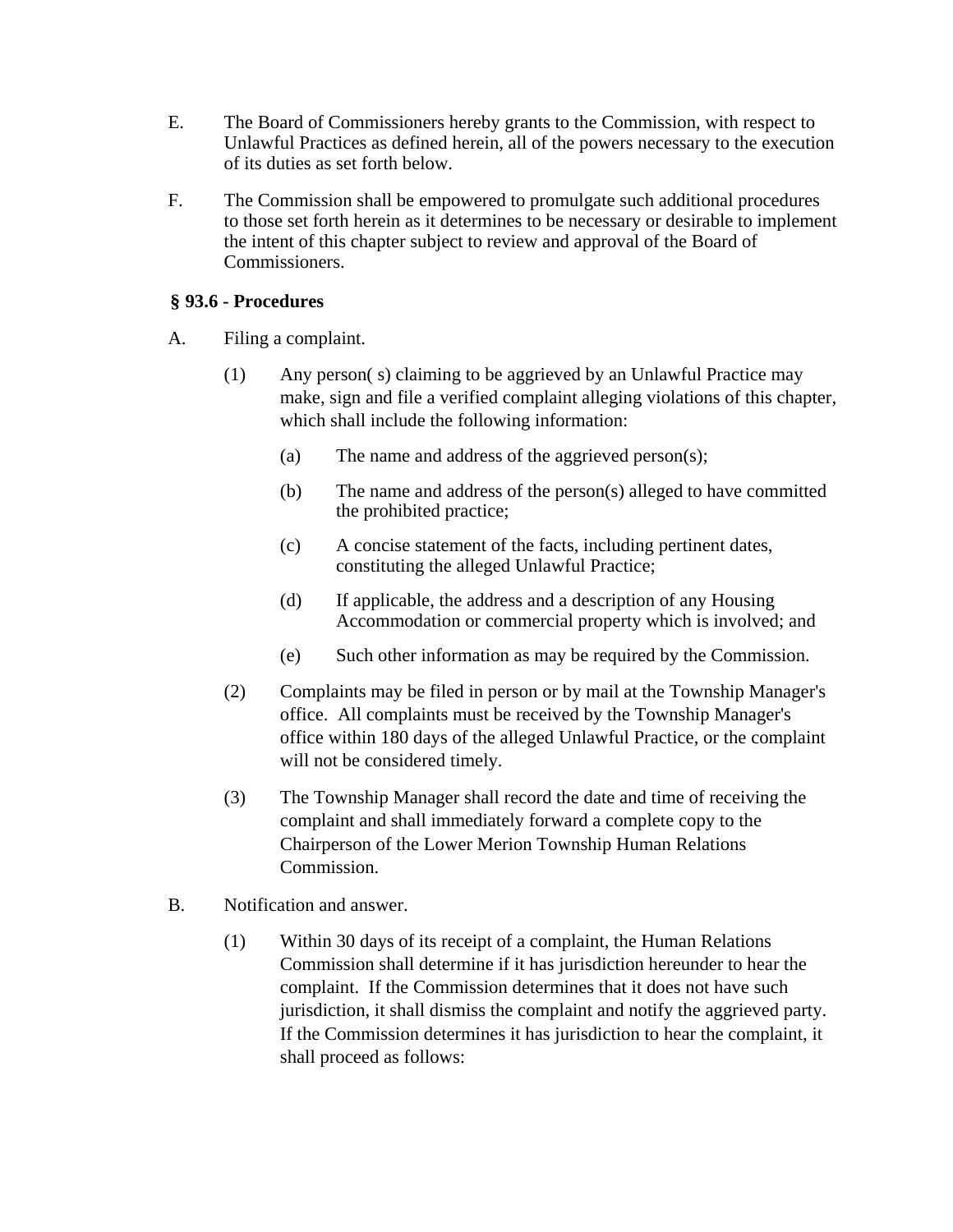- (a) Send a copy of the complaint to the person(s) charged with a Unlawful Practice (the "Respondent") and to the Pennsylvania Human Relations Commission; and
- (b) Send a notice to the person(s) aggrieved (the "Complainant"), informing them that the complaint has been received. If the complaint alleges discrimination on a basis proscribed under state law, the notice shall advise the Complainant that the complaint is being cross-filed with the Pennsylvania Human Relations Commission.
- (c) If the complaint alleges discrimination on a basis proscribed under federal law, the notice to the Complainant shall also inform of the right to file with the Federal Equal Employment Opportunity Commission.
- (2) The Respondent shall file with the Township Manager a written verified answer to the complaint within 30 days of Respondent's receipt of the complaint from the Township. It shall be conveyed by the Township Manager to the Chairperson of the Lower Merion Township Human Relations Commission within 10 days of its receipt by the Township Manager. The Commission shall promptly send a copy of the answer to the Complainant.
- C. Mediation.
	- (1) After the answer has been received, the Commission shall, within 15 days, invite the parties to voluntarily participate in the mediation of their dispute. The parties shall respond to the invitation to mediate within 15 days of being invited to mediate. Mediation shall be conducted in accordance with procedures promulgated by the Commission and approved by the Board of Commissioners.
	- (2) If mediation is elected by the parties, the parties may jointly select a mediator, in which case they shall be jointly responsible for all financial costs and expenses associated with mediation and may allocate the costs of mediation as they agree. If the parties do not jointly select a mediator, or agree to allocation of costs pursuant to approved procedures of the Commission, the Chairperson of the Commission shall select a mediator, who may be either a member of the Commission or a volunteer from the community.
	- (3) The parties shall notify the Commission as to whether the mediation successfully resolved the complaint. Mediation proceedings shall otherwise be confidential. Neither the results thereof nor any record made in connection therewith shall be made public unless agreed to in writing by both parties to the dispute.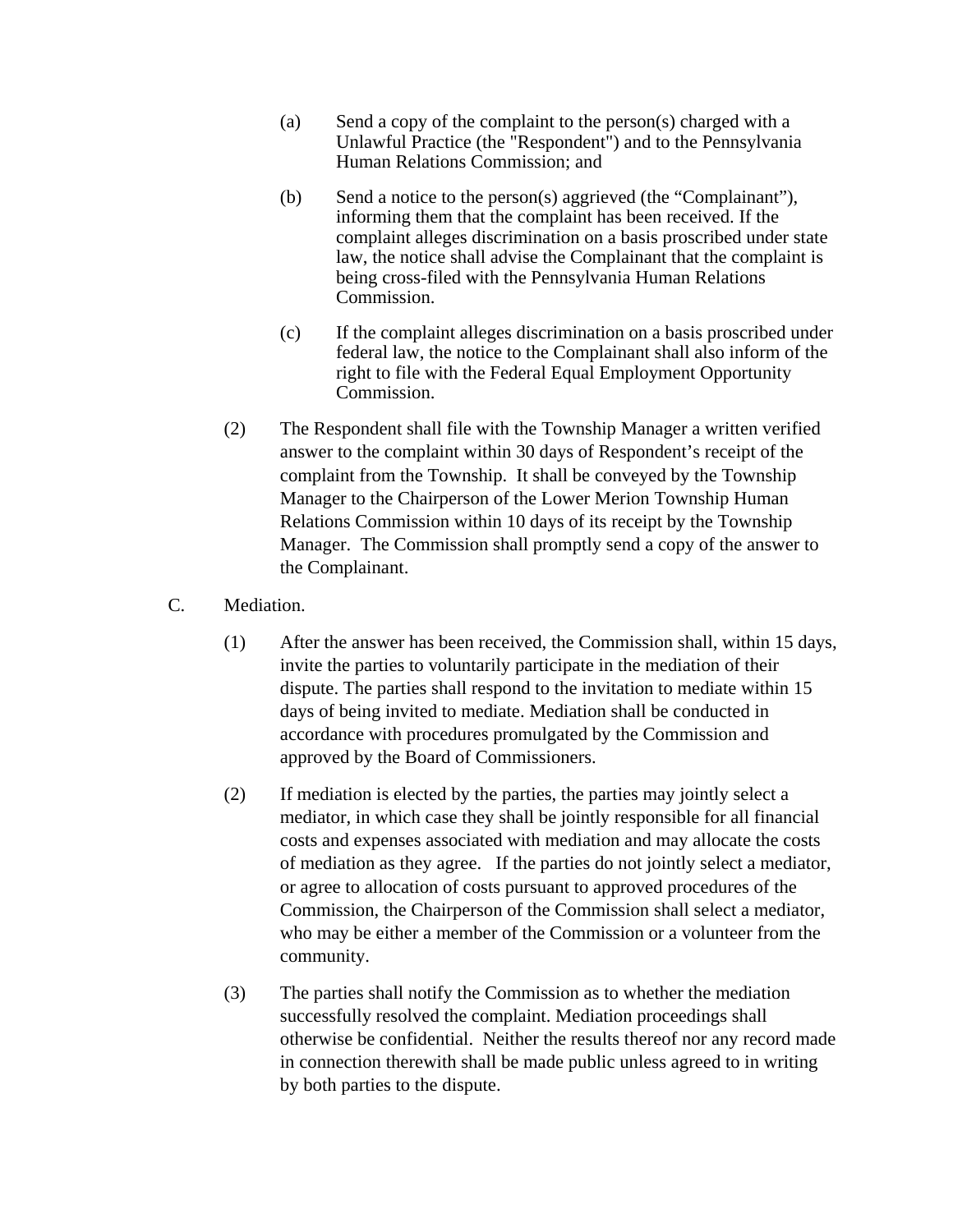- (4) Dismissal of the Complaint Following Mediation.
	- (a) If the mediation has successfully resolved the complaint, the Commission shall promptly notify the parties that it has dismissed the complaint.
	- (b) If the mediation has not successfully resolved the complaint, and if the complaint alleges a violation of this Ordinance which is also proscribed under the Pennsylvania Human Relations Act, the Commission shall notify the parties that the complaint has been dismissed, and refer the complaint to the Pennsylvania Human Relations Commission for further proceedings.
- D. If the mediation has not successfully resolved the complaint, and only if the complaint alleges a violation of this Chapter which is not otherwise proscribed under the Pennsylvania Human Relations Act and over which the Pennsylvania Human Relations Commission does not have jurisdiction, the Commission shall proceed as follows:
	- (1) Investigation. The Commission shall, in a timely fashion, investigate the allegations of an Unlawful Practice set forth in the complaint by designating an investigator, who may be a member of the Commission. The Commission may, in the conduct of such investigation and upon review and approval by the Township Solicitor, issue subpoenas to any person charged with an Unlawful Practice, commanding such person to furnish information, records or other documents, as necessary to assist in the Commission's investigation.
	- (2) Finding of No Cause. If it shall be determined after the Commission's investigation that there is no probable cause for the allegations of the complaint, the Commission shall cause to be issued and served upon the parties written notice of such determination and dismissal of the complaint. This notice shall inform the person aggrieved that he/she has the right to pursue the matter in court.
	- (3) Conciliation. If the Commission, after investigation, determines that probable cause exists for the allegations of the complaint, the Commission shall immediately endeavor to eliminate the Unlawful Practice complained of by persuasion, conference and conciliation. If it determines that conciliation may be a useful approach, the Commission shall designate one of its members as a conciliator, who shall undertake conciliation following approved procedures of the Commission.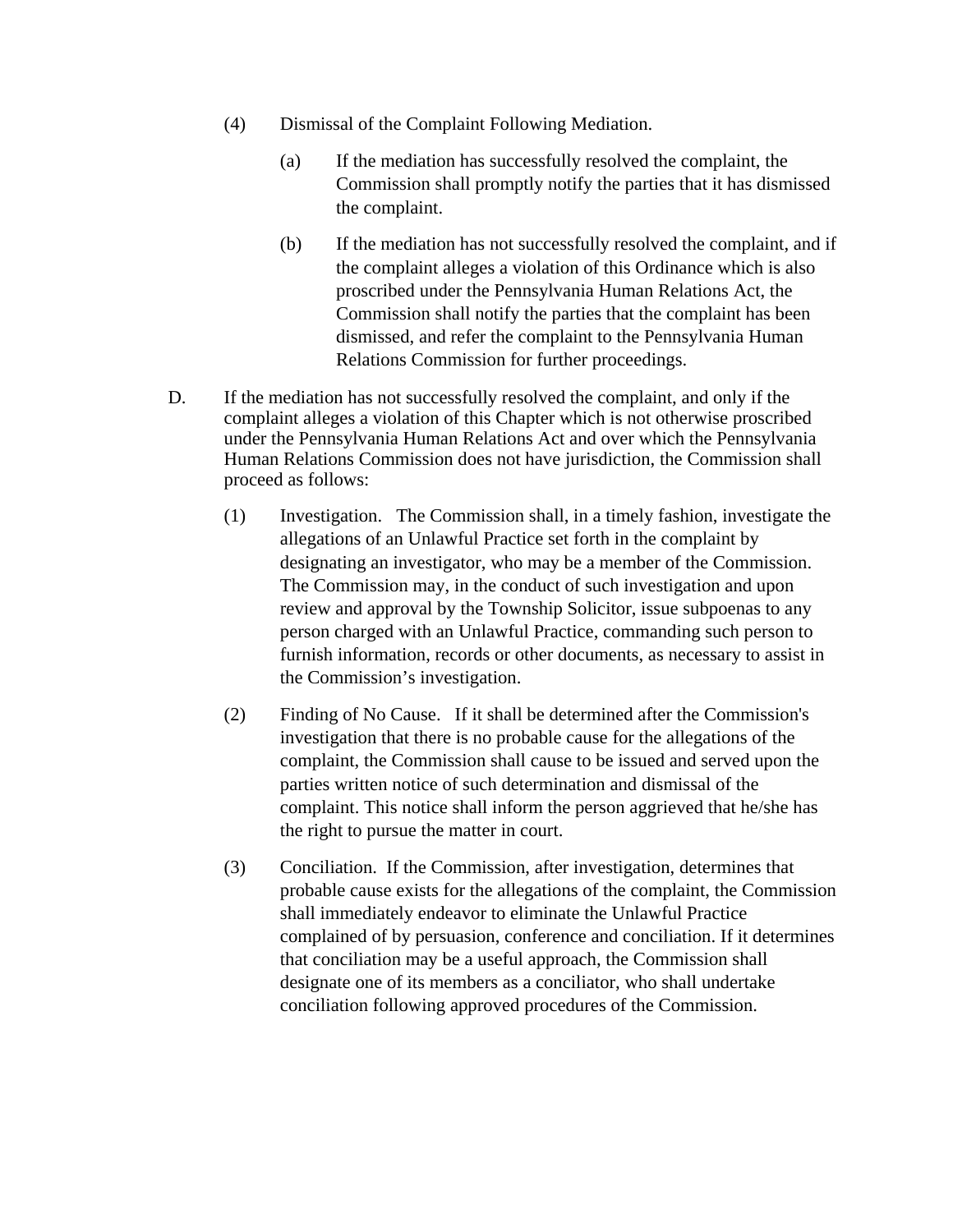- (4) Public Hearing
	- (a) If the Commission finds it is not possible to eliminate the Unlawful Practice by persuasion, conference and conciliation, the Commission, shall cause to be issued and served a written notice scheduling a public hearing before the Commission at a time and place to be specified in such notice.
	- (b) The Commission may designate one or more of its members to preside at such a public hearing or it may, at its election, conduct such hearing en banc. Any Commission member who acted as a mediator, investigator or conciliator shall not participate in such public hearing except as a witness to present the results of the investigation.
	- (c) At the public hearing, both the Complainant and the Respondent shall be given the opportunity to appear, with or without counsel, to provide testimony and submit evidence. Formal rules of evidence shall not apply, but irrelevant or unduly repetitious evidence may be excluded by the Commission in its discretion. In addition, both the Complainant and the Respondent may introduce the testimony of additional witnesses and may submit documentary evidence.
	- (d) At the public hearing, the Commission shall be represented by the Township Solicitor. A court reporter shall make a formal record of the proceedings.
- (5) Findings and Award. If upon all the evidence at the hearing the Commission shall find that a Respondent has engaged in or is engaging in any Unlawful Practice as defined in this chapter, the Commission shall state its findings of fact and shall issue and cause to be served on such Respondent an order requiring such Respondent to cease and desist from such Unlawful Practice and to take such affirmative action, including, but not limited to: compensation for loss of work in matters involving the Unlawful Practice, hiring, reinstatement or upgrading of employees, with or without back pay, admission or restoration to membership in any respondent labor organization, the making of reasonable accommodations, or selling or leasing specified Housing Accommodations or publicly offered commercial property upon such equal terms and conditions as was available to other persons at the time of the Unlawful Practice, and any other verifiable, reasonable out-of-pocket expenses caused by such unlawful discriminatory practice. Back pay liability shall not accrue from a date more than three years prior to the filing of a complaint charging violations of this chapter.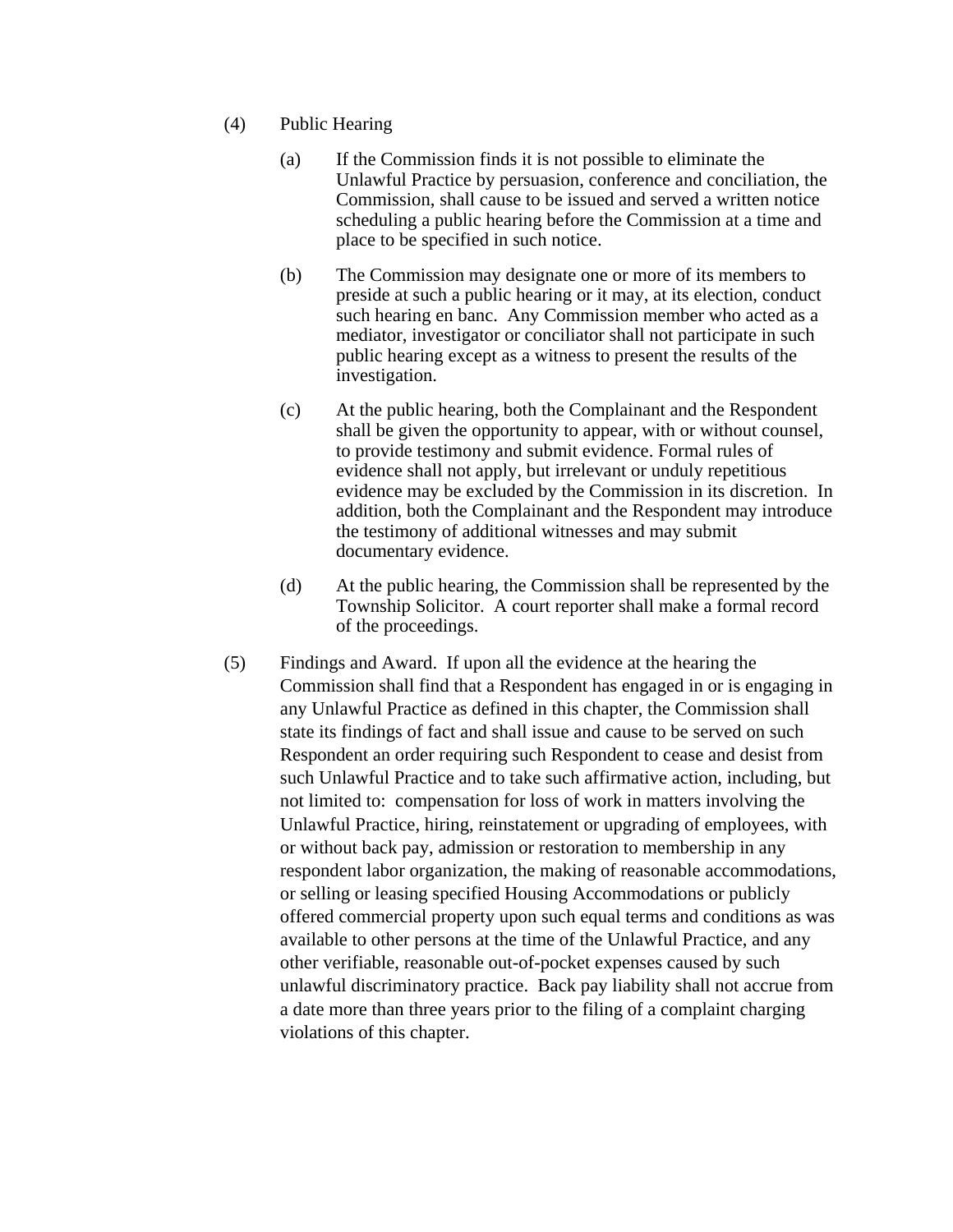- (6) Civil Penalties. The Commission's order may also assess a civil penalty against the Respondent in an amount not exceeding ten thousand dollars (\$10,000) with respect to all matters alleged in the Complaint.
- (7) Attorneys' fees.
	- (a) If, upon consideration of all the evidence at the public hearing the Commission finds that a Respondent has engaged in or is engaging in any Unlawful Practice, the Commission may award reasonable attorneys' fees and costs to the prevailing Complainant. Such attorneys' fees and costs may include reasonable time for representation before the Commission at the public hearing under this chapter but shall not include time incurred in the filing of the complaint or appearances before the Commission or mediator in the mediation or conciliation process.
	- (b) If, upon all the evidence at the hearing, the Commission finds that a Respondent has not engaged in or is not engaging in any Unlawful Practice and that the complaint was brought in bad faith, the Commission may award attorneys' fees and costs to the prevailing Respondent.
- (8) In the event that a claim proceeds to court, the same rights and remedies shall be available.
- (9) Finding of No Discrimination. If upon all the evidence the Commission shall find that a Respondent has not engaged in any unlawful Discriminatory Act, the Commission shall state its findings of fact and shall issue and cause to be served on the parties an order dismissing the complaint as to such Respondent.
- (10) Appeal. Any order of the Commission may be appealed to the Court of Common Pleas of Montgomery County within 60 days of its date as provided by law.
- (11) Enforcement. When the Commission has heard and decided any complaint brought before it, enforcement of its order shall be initiated by the filing of a petition in court, together with a transcript of the record of the hearing before the Commission, and issuance and service of a copy of said petition as in proceedings in equity.

## **§ 93.7 - Private Right of Action.**

Having exhausted the administrative remedies set forth herein, an aggrieved person shall have the right to pursue any rights or causes of action at law or in equity to which such person may be entitled. Remedies available shall include those remedies set forth in Section 93.6(D)(5), (6) and (7) of this Chapter.